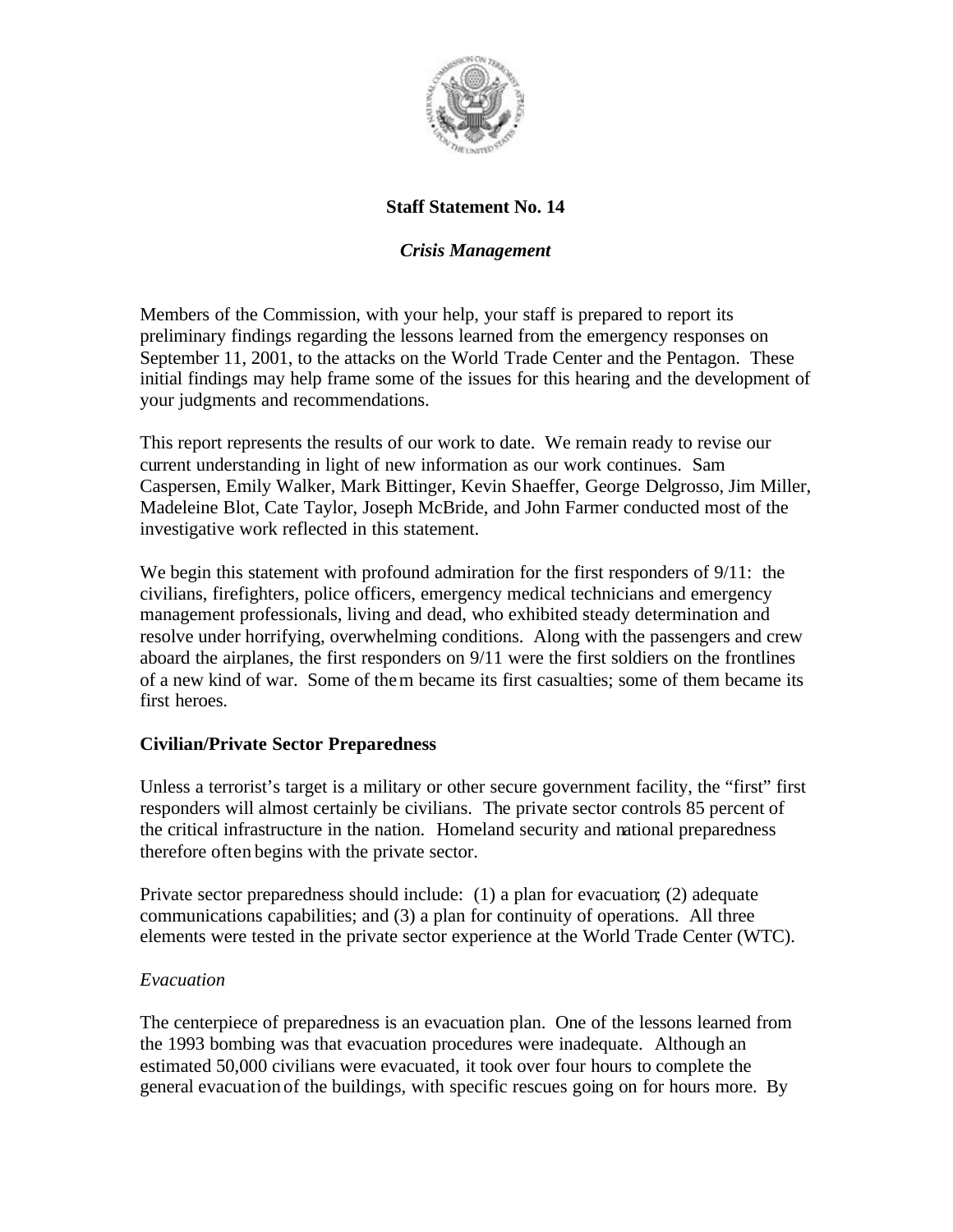all accounts, many steps were taken to improve evacuation procedures in the years between 1993 and 2001.

The evacuation effort on 9/11 was largely successful on floors below where the planes hit. Some of the evacuees have told us that the pre-9/11 drills helped them that morning; others indicated that the drills had not helped, or could not recall having participated in pre-9/11 drills. The Port Authority's post-1993 installation of glow strips on the stairs and emergency lighting in the stairwells was cited by evacuees as significantly assisting their progress, as was the Port Authority's provision of flashlights to some tenants.

Some who worked in the WTC told us that fire drills conducted by the Port Authority were extremely useful in their evacuation on September 11. Others, however, felt that the drills were formalities which did not engage the full attention or participation of most office workers on the floor.

A former fire warden labeled the office workers as "very uncooperative," claiming that most people refused to leave their offices because they were too busy and that those who did participate did not pay attention.

The WTC complex did not conduct a full evacuation training exercise. Individual companies had practiced drills isolated to their floors. In no case, to our knowledge, did any tenant in the WTC practice a drill where the employees walked down the stairs and exited the building. They did not know that the rooftop doors were kept locked, and that there was no plan for rooftop evacuation. They did not know they should not evacuate up, and so some people began climbing stairs instead of trying to find clear paths of descent.

Some companies in the WTC had developed their own evacuation plan separate from the Port Authority Plan. Particularly notable was the plan in place for Morgan Stanley. Employees had practiced the plan; some had a copy both at the office and at home. Generally speaking, however, companies located in the WTC did not have independent evacuation plans.

#### *Communications*

The second part of private sector preparedness is communications. Once a decision is made to react to an emergency, there must be an effective way to communicate that decision to tenants and/or employees, to account for tenants and employees in the aftermath of an event, to communicate with concerned family members, and to continue operations. The tenants of the WTC varied widely in their success in meeting these challenges.

Like the first responder community, tenants at the WTC experienced severe communications problems on 9/11. The phone system in the WTC continued to work immediately after the planes struck both towers, perhaps with the exception of the floors that were hit and those above them. During the time between 9:03 and 9:59 a.m.,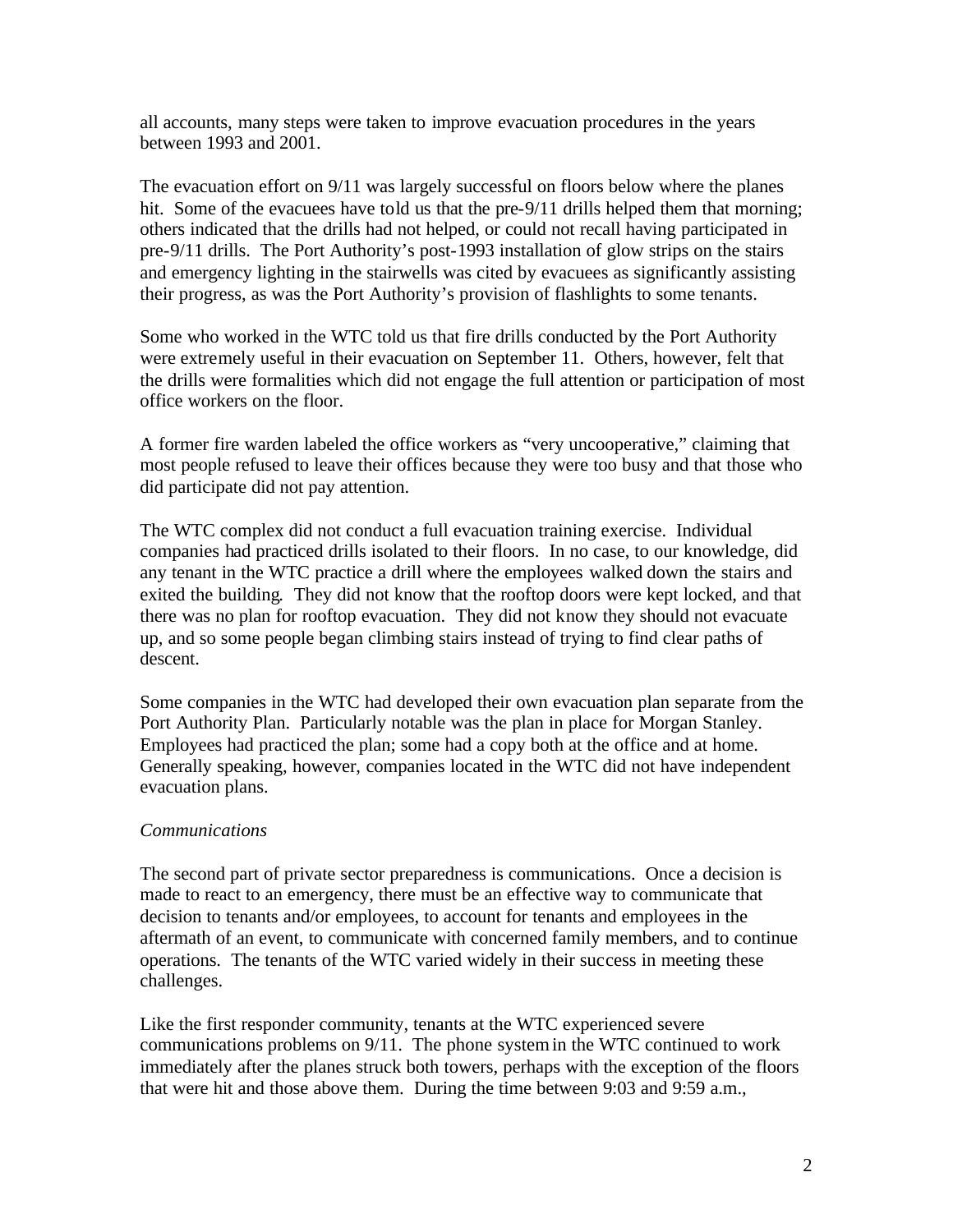however, there was abnormally high calling volumes and the network, both landline and wireless, could not successfully respond to every request for service which affected those placing 9-1-1 calls. When the South Tower collapsed, the Verizon switching station went down, and all phone service was lost in the 16-acre WTC complex.

Blackberries worked well during the day of September 11 when other means of communication were failing. This was because the control channel on the wireless network had a great deal more capacity than the wireless voice channel.

Once evacuated, companies needed to locate their employees. Finding employees and accounting for those missing became a full-time mission for several days. Most companies did not have any record of who was in the office on September 11, 2001. There were few cases where employees were given a place to congregate following an evacuation or a location to call. Few companies had a crisis communications plan in place before disaster struck.

### *Continuity of Operations*

Once employees have been evacuated and accounted for, the third pillar of private sector preparedness is continuity of operations. The response to 9/11 illustrates that continuity is among the most difficult challenges because many of the people involved in continuity are also closely involved in the event.

Some companies had backup sites and redundant facilities that were outside Lower Manhattan, and, although it was difficult for some employees to reach them, these preparations provided the best opportunities for resuming business operations. In those cases where there were usable and operable backup spaces, the issues the companies faced included lack of plans for personnel, equipment, files, and training to use these redundant facilities.

Those tenants that did not have backup facilities located outside of Lower Manhattan faced the additional challenge of scrambling for new locations.

The spirit of cooperation was, however, enormous. Companies offered competitors their space. Suppliers rerouted supplies such as computers and phone s to those in need. Corporations were donated time, expertise, and valuable equipment to the entire City of New York's physical operations as it tried to regroup days after the event. The Mayor's Office of Emergency Management, by all accounts, did a superb job coordinating these efforts.

#### *The Current State of Private Sector Preparedness*

At a hearing held at Drew University last November, witness after witness told the Commission that despite 9/11, the private sector remains largely unprepared for a terrorist attack. We were also advised that the lack of a widely embraced private sector preparedness standard was a principal contributing factor to this lack of preparedness.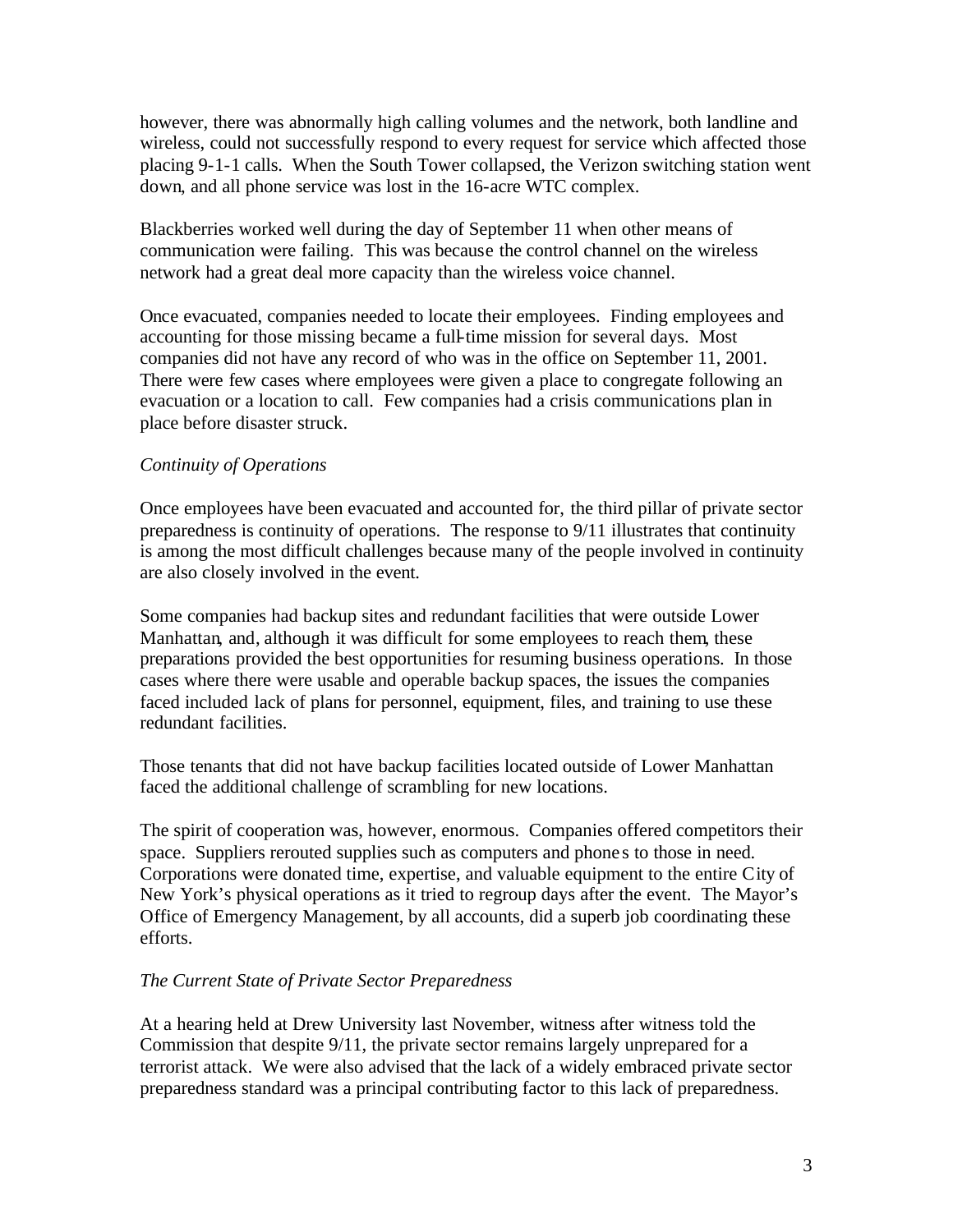The Commission responded by asking the American National Standards Institute (ANSI) for help. To develop a consensus, the Institute convened safety, security, and business continuity experts from a wide range of industries and associations, as well as from federal, state, and local government, to consider the need for standards for private sector emergency preparedness. It has recommended to the Commission a voluntary National Preparedness Standard, based on prior work of the National Fire Protection Association, with a common framework for emergency preparedness. The Commission will be considering whether to endorse this standard.

### **Public Sector Emergency Response: Developing an Integrated Command System**

We now turn to the public sector emergency response. In this statement we step back from the specifics of the tactical decisions on the scene. We focus on potential lessons in three areas:

- -- Develop an integrated command system;
- -- Size up the situation and keep reevaluating it; and
- -- Communicate and implement decisions

We will first discuss incident command at the Pentagon. On any other day, the disaster at the Pentagon would be remembered as a singular challenge, an extraordinary national story. Yet the calamity at the World Trade Center included catastrophic damage 1,000 feet above the ground that instantly imperiled tens of thousands of people. The two experiences are not comparable. Nonetheless, broader lessons in integrating multiagency response efforts are apparent in analyzing the Pentagon response.

Emergency response at the Pentagon represented a mix of local, state, and federal jurisdictions. The response was generally effective. It overcame the inherent complications of a response across jurisdictions because the Incident Command System—a formalized management structure for emergency response—was in place in the National Capital Region on 9/11.

Because of the nature of the event—a fire and partial building collapse—the Arlington County Fire Department served as Incident Commander. Different agencies had different roles. The incident required a major rescue, fire and medical response from Arlington County at the U.S. military's headquarters—a facility under the control of the Secretary of Defense. Since it was a terrorist attack, the Department of Justice was the lead federal agency in charge (with authority delegated to the FBI for operational response). Additionally, the terrorist attack impacted the daily operations and emergency management requirements for Arlington County and all bordering and surrounding counties and states.

At 9:37 a.m., the west wall of the Pentagon was hit by the hijacked American Airlines Flight 77, a Boeing 757. The crash caused immediate and catastrophic damage. All 64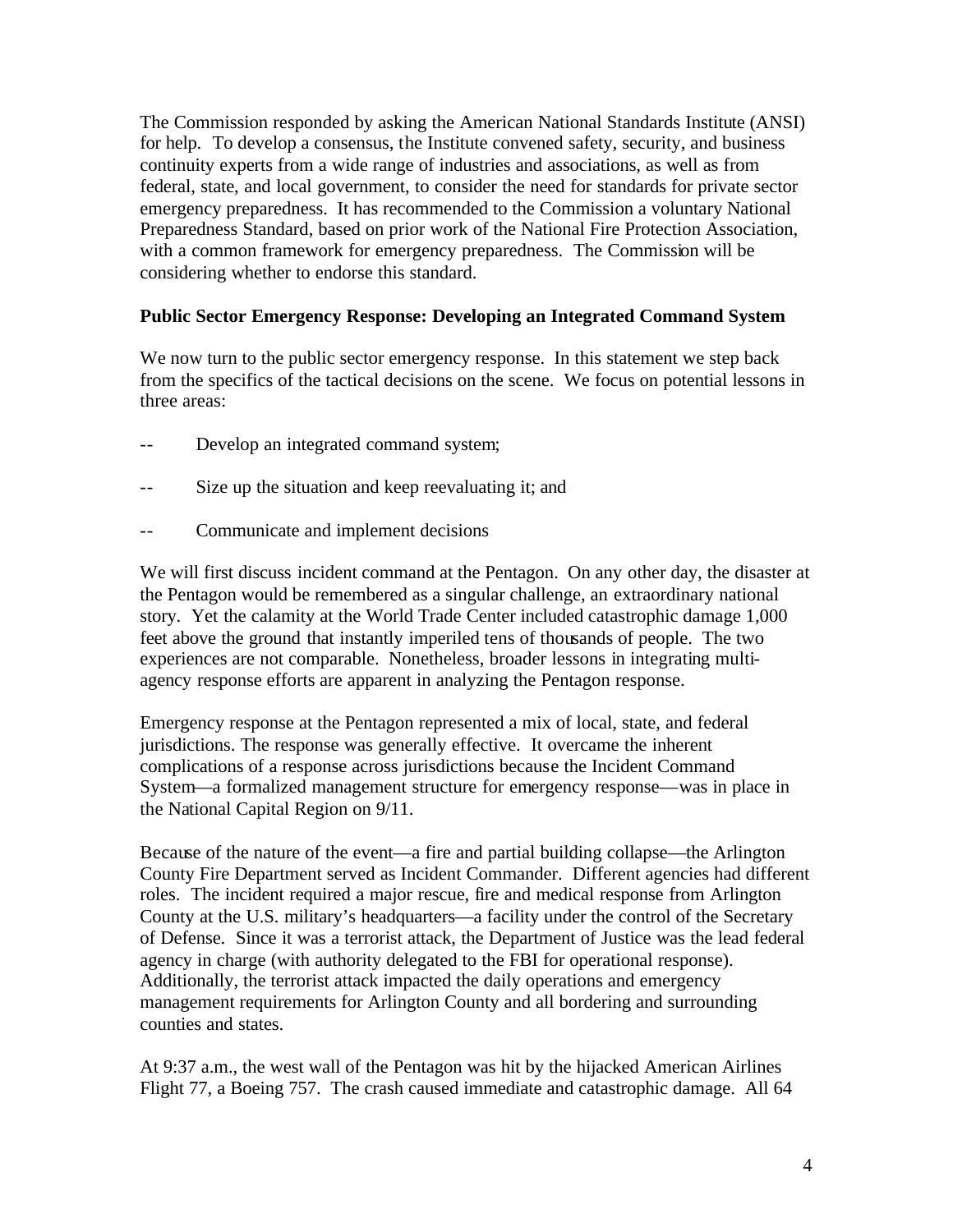people aboard the airliner were killed, as were 125 people inside the Pentagon (70 civilians and 55 military service members). Approximately 110 people were seriously injured and transported to area hospitals.

While no emergency response is flawless, the response to the 9/11 terrorist attack on the Pentagon was mainly a success for three reasons: first, strong professional relationships and trust established among emergency responders; second, the adoption of the Incident Command System; and third, the pursuit of a regional approach to response. Many fire and police agencies that responded to the Pentagon had extensive prior experience working together on regional events and training exercises. Indeed, just before 9/11 preparations were underway by many of these agencies to ensure public safety at the annual meetings of the International Monetary Fund and the World Bank that were scheduled later that month in Washington, DC.

Local, regional, state, and federal agencies immediately responded to the Pentagon attack. In addition to county fire, police, and sheriffs departments, the response was assisted by the Metropolitan Washington Airports Authority, Ronald Reagan Washington National Airport Fire Department, Fort Myer Fire Department, the Virginia State Police, the Virginia Emergency Management Agency, the FBI, the Federal Emergency Management Agency, the National Medical Response Team, the Bureau of Alcohol, Tobacco, Firearms and Explosives, and numerous military personnel within the Military District of Washington.

Command was established at 9:41 a.m. At the same time, the Arlington County Emergency Communications Center contacted the Fairfax County, Alexandria, and the District of Columbia fire departments to request mutual aid. The incident command post provided a clear view of and access to the crash site, allowing the Incident Commander to assess the situation at all times.

At 9:55 a.m., the Incident Commander ordered an evacuation of the Pentagon impact area because of imminent partial collapse, which occurred at 9:57 a.m. No first responder was injured in the partial collapse.

At 10:15 a.m., the Incident Commander ordered a full evacuation of the Command Post because of the warning of an approaching hijacked aircraft passed along by the FBI. This was the first of three evacuations caused by a report of incoming aircraft. This first evacuation order was well communicated and coordinated.

Several factors facilitated the response to this incident, and distinguish it from the far more difficult task in New York. There was a single incident. The incident site was relatively easy to secure and contain. There are no other buildings in the immediate area. There was no collateral damage beyond the Pentagon.

As noted yesterday in Staff Statement No. 13, in July 2001 Mayor Giuliani signed a directive entitled "Direction and Control of Emergencies in the City of New York." Its purpose was "to ensure the optimum use of agency resources while…eliminating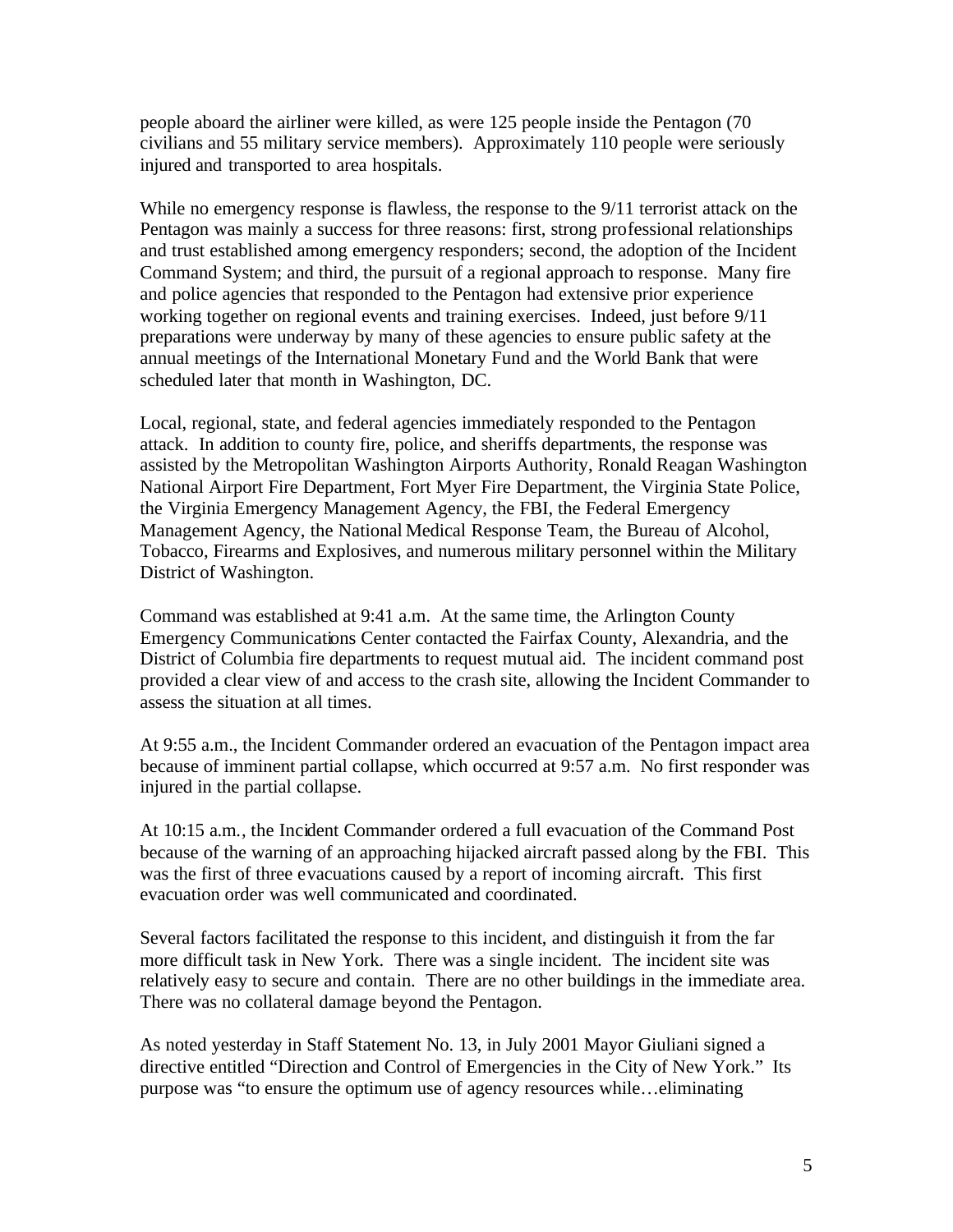potential conflict among responding agencies which may have areas of overlapping expertise and responsibility."

To some degree, the Mayor's directive for Incident Command was followed on 9/11. It was clear that the lead response agency was the FDNY, and that the other responding local, federal, bi-state, and state agencies acted in a supporting role. As we described yesterday, there were instances of coordination at high levels of command. In addition, information was shared on an ad hoc basis, such as when NYPD rescue teams passed their evacuation order to FDNY units they encountered in the North Tower.

Any attempt to establish a unified command on 9/11 would have been frustrated by the lack of communication and coordination among responding agencies. The Office of Emergency Management headquarters, which could have served as a focal point for information-sharing, was evacuated. Even prior to its evacuation, moreover, it did not play an integral role in ensuring that information was shared among agencies on 9/11. Certainly, the FDNY was not "responsible for the management of the City's response to the emergency," as the Mayor's directive would have required.

One question looking forward, in light of the experience of 9/11, is whether establishing a single Incident Commander is possible or appropriate in a city like New York, or at an incident like the World Trade Center. The Incident Commander point is important. More important, though, is to embrace the concept of an integrated command *system*. On 9/11, the problem was less about turf battles on the scene. It had more to do with command systems designed to work independently, not together.

Since 9/11, a consensus is emerging within the emergency response community that a clear Incident Command System should be required of all response agencies. As of October 1, federal homeland security funding will be contingent upon the adoption and regular use of such a system by emergency response agencies. In New York City, the Mayor's office announced a new Incident Command System plan last week.

Regional mutual aid, as in Northern Virginia, could become a formal joint response plan with neighboring jurisdictions working together, along with state and federal representatives, to be sure they have the collective capability to respond to catastrophic events. In other words, every county may not need its own HAZMAT team. States are also considering Emergency Management Assistance Compacts to help insure that regional resources are available for a comprehensive response, so every city does not need to buy the capacity to deal with extreme events.

# **Sizing Up the Situation**

The FDNY command structure immediately grasped the massive scale of the catastrophe. The commanders called for a large number of units.

The FDNY commanders also immediately and correctly judged that the North Tower should be evacuated as quickly as possible. The decision to evacuate the still intact South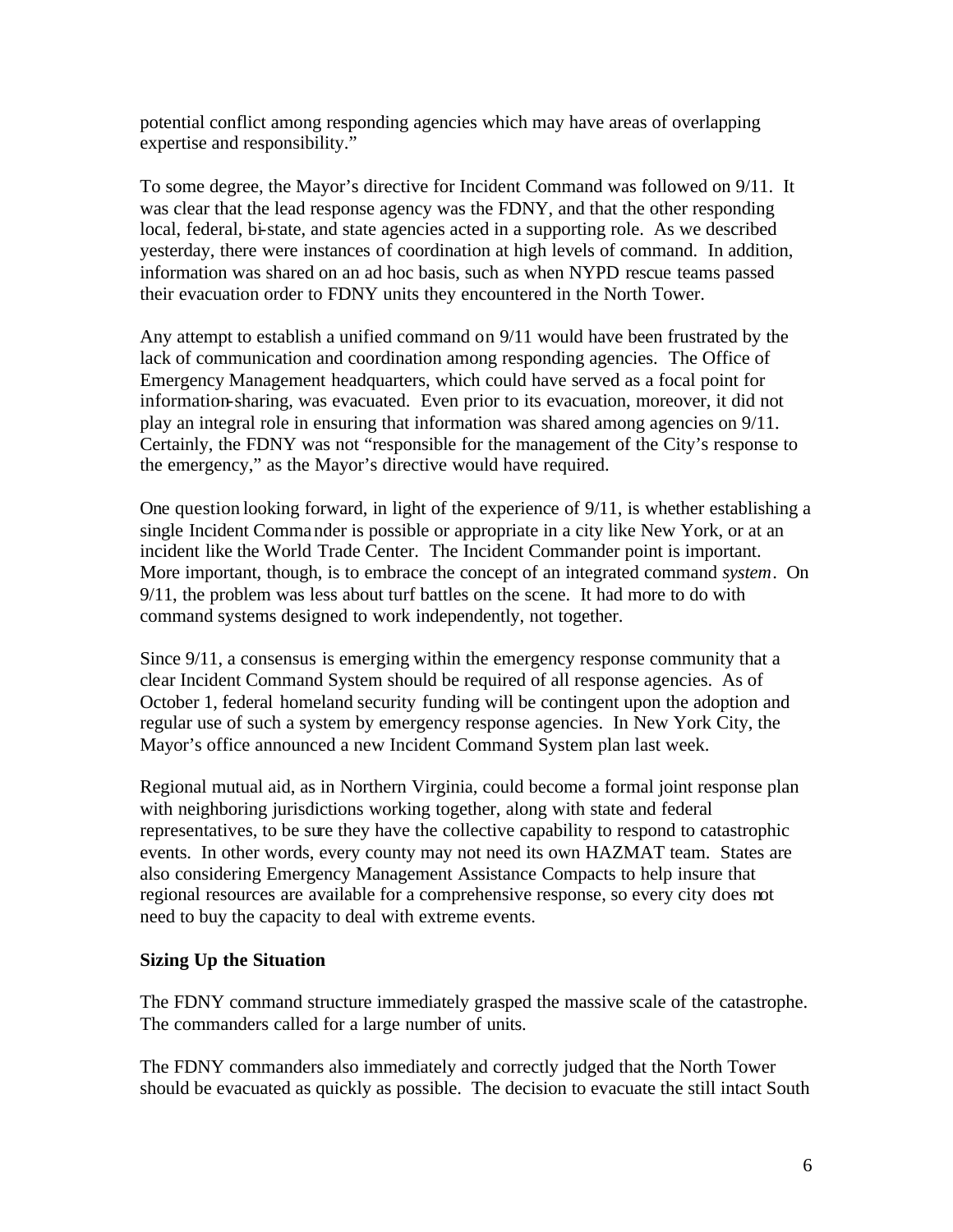Tower was a more difficult judgment which they made, after they talked with Port Authority police and building personnel in their tower, about five minutes after these chiefs arrived at the scene.

The FDNY commanders also had to decide whether they should try to fight the fires. They rapidly and accurately judged that this was impossible, so they should concentrate on evacuation and consider firefighting only in the context of freeing trapped civilians.

The FDNY commanders needed information on the situation within the buildings. Here they encountered more difficulty. They did not have good information on which building systems were operating, or which—if any—stairwells were open. As ascending firefighters discovered situations, they could not always communicate this information to others. But if they could have communicated it, there was not a protocol in place for receiving and integrating this information in order to enhance the situation awareness for all the fire commanders, including those beyond the lobby command post. As evacuees descended, there was no protocol for quickly debriefing them on what floor they came from, what the conditions were like on that floor, and how they got down. Again there was no focal point to receive and integrate this information. Such a field intelligence setup, suggested by military experience, could be valuable in large and complex incidents, though it might not be necessary for more ordinary situations.

Lacking adequate situation awareness, the FDNY made key decisions about how to deploy personnel to help in the South Tower after it was hit. The commanders decided to dispatch more units to the scene, assigning them to the South Tower. If they had understood that units were still arriving at the North Tower or were already there but still in the lobby, they could have considered whether to reassign some of the units already at the scene to render immediate assistance in the South Tower. The decision to handle the South Tower by dispatching new units meant that the number of firefighters available to help evacuees in that tower was relatively small for at least the first 20 minutes after the tower was hit, though that number sadly was rising in the minutes before that tower collapsed.

As the conditions deteriorated, the FDNY commanders had to judge whether the buildings were in danger of collapse. Building collapse, like other dangers to response personnel, is a constant concern in firefighting. Specific chiefs are tasked with responsibility for tracking these safety issues. The best estimate of one senior chief, provided to the Chief of the Department sometime between 9:25 and 9:45 a.m., was that there might be a danger of collapse in a few hours, and therefore units probably should not ascend above floors in the sixties. We did not see any evidence that this assessment had any impact on operations before the collapse of the South Tower effectively disabled every FDNY command post. Even after the South Tower collapsed, another senior chief reportedly thought that the North Tower would not collapse because its corner frame had not been struck.

Other than observation from the ground and a Fire Department boat in the Hudson River, the only other source of information on the building condition was from the air. NYPD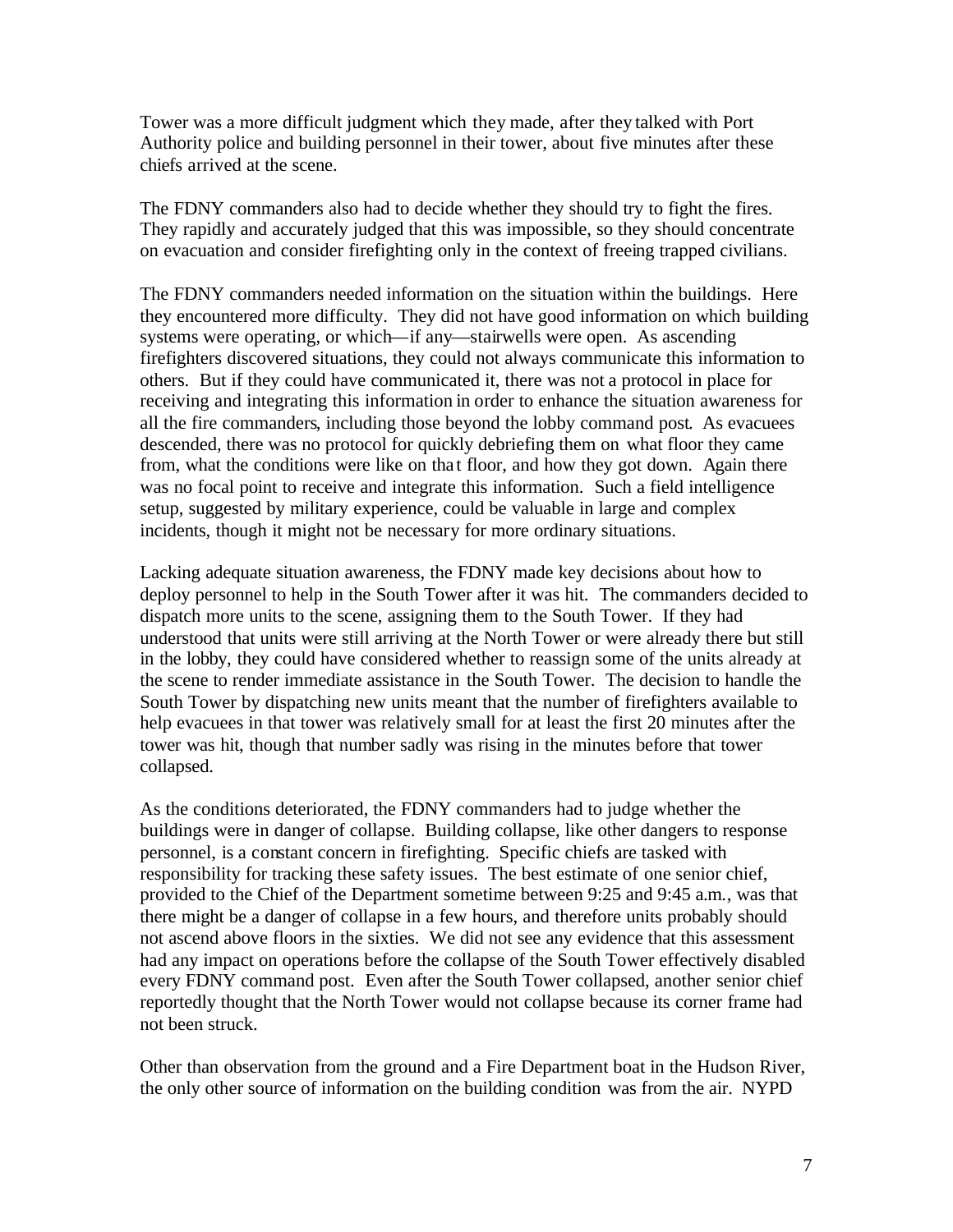aviation had helicopters observing the situation. There was no video feed from these helicopters to the overall command post. With the evacuation of the Office of Emergency Management headquarters, their radio observations were not readily available to chiefs either. Repeated updates from the NYPD aviation unit were not communicated to the FDNY.

NYPD aviation did not foresee the collapse of the South Tower, though at 9:55 a.m., four minutes before the collapse, a helicopter pilot radioed that a large piece of the South Tower looked like it was about to fall. Immediately after the collapse of the South Tower, a helicopter pilot radioed that news. This transmission was followed by others, beginning at 10:08 a.m., warning that the North Tower might collapse, beginning at 10:08, 18 minutes before the building fell. These calls reinforced the urgency of the NYPD's evacuation of the area.

Although evacuation orders were also transmitted immediately by FDNY commanders, we earlier mentioned that those orders did not reflect the situation awareness reflected in the NYPD transmissions. The NYPD warning could not be relayed to the overall FDNY command post, since that post was disabled. Nor was there any capacity to relay this warning directly to the chiefs trying to regroup near the North Tower.

Looking forward, a fully integrated Incident Command System will assure that evolving situation awareness is shared among responding agencies and will assist first responders in sizing up the situation at hand.

# **Communicate and Implement Decisions**

Effective decision-making in New York was hampered by limited command and control and internal communications. Beyond the point we made earlier about a command system integrated across agencies, the FDNY had limited command and control of its own personnel. This was true for five main reasons:

- (1) the magnitude of the incident was unforeseen;
- (2) commanders had difficulty communicating with their units;
- (3) FDNY personnel who were not dispatched self-dispatched and units which were dispatched consistently "rode heavy" with extra firefighters, a particular problem in some of the scarce elite units;
- (4) more units were actually dispatched than were ordered by the chiefs; and
- (5) once units arrived at the WTC they were not accounted for comprehensively and coordinated.

The NYPD's 9-1-1 operators and FDNY Dispatch were not adequately integrated into the emergency response. This is an issue for an integrated command system, but it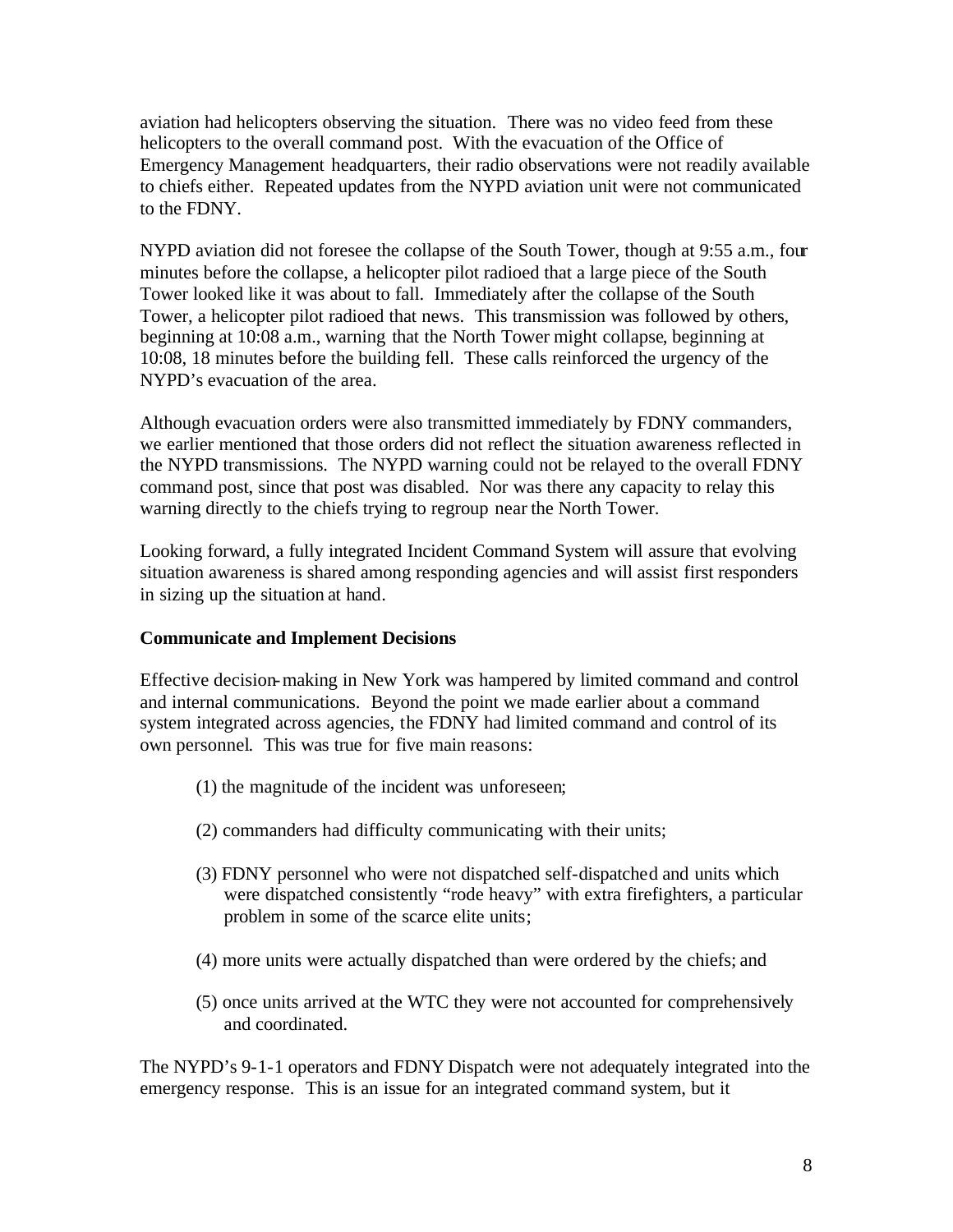manifested itself as an inability to communicate key decisions to the people who most needed to hear about them.

In several ways, the 9-1-1 system was not ready to cope with a major disaster. As we explained yesterday, these operators and dispatchers were one of the only sources of communication with individuals on the damaged floors. Once the seriousness of the situation was apparent and evacuation decisions had been made, this guidance should have been made available to these operators and dispatchers. If it had been, individuals could have been told to evacuate. They could have been told not to go upstairs, which might have helped people in the South Tower. In future disasters, it is important to analyze how victims or the public will attempt to get information and help, and to be sure the people giving that information are part of the emergency response team.

The Port Authority's response was hampered by inadequate communication. For example, although the FDNY commanders at the North Tower advised Port Authority police and that tower's building personnel to evacuate the South Tower, shortly before 9:00 a.m., there is no evidence that this advice was communicated effectively to the building personnel in the South Tower. A vital few minutes may have been lost and, when that tower did make its announcement to evacuate at 9:02 a.m., it was the ambiguous advice that everyone may wish to start an orderly evacuation if warranted by conditions on their floor. The Port Authority's Jersey City Police desk was also unaware of the evacuation decisions when, at 9:11 a.m., it advised workers on the  $64<sup>th</sup>$  floor of the South Tower to stay near the stairwells and wait for assistance.

In general it was the practice of the Port Authority's differing commands to use localized frequencies. When officers reported from the tunnels and airports, they could not hear the commands being issued over the WTC command frequency.

The NYPD experienced comparatively fewer internal command and control and communications issues. Because the department has a history of mobilizing thousands of officers for major events requiring crowd control, its technical radio capability and major incident protocols were more easily adapted to an incident of the magnitude of 9/11. In addition, its mission that day lay largely outside the towers themselves. Although there were rescue teams and a few individual police officers climbing in the towers, the vast majority of NYPD personnel were staged outside assisting with crowd control and evacuation and securing other sites in the city.

The Pentagon response too was plagued with difficulties that echo those experienced in New York. As the Arlington County After-Action Report notes, there were significant problems with both self-dispatching and communications:

Organizations, response units, and individuals proceeding on their own initiative directly to an incident site, without the knowledge and permission of the host jurisdiction and the Incident Commander, complicate the exercise of command, increase the risks faced by bonafide responders, and exacerbate the challenge of accountability.